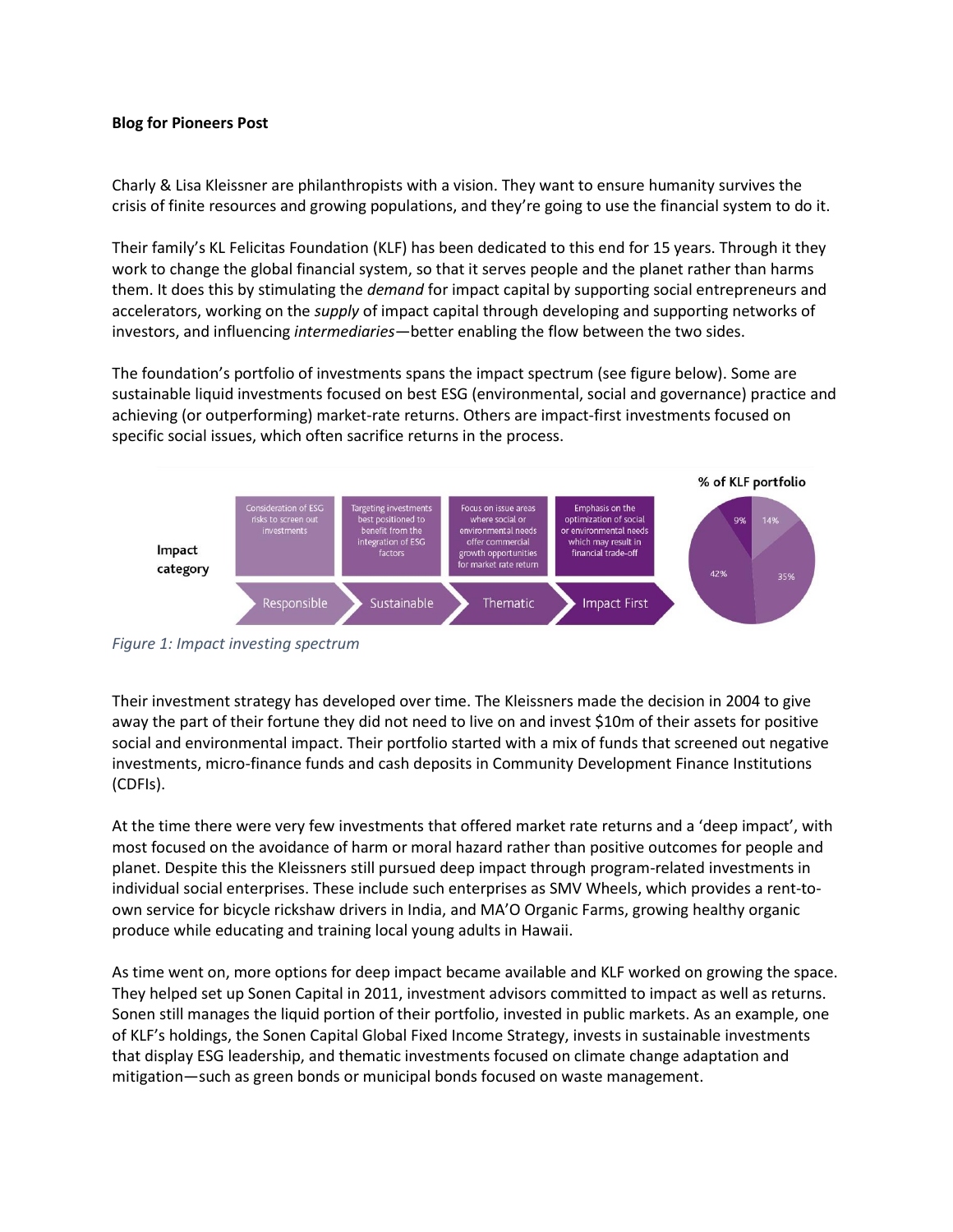Core to Lisa & Charly's attempt to reform the financial system is evidence that investing responsibly can deliver returns—both financial and social / environmental. To prove this they've been at the leading edge of transparently reporting those returns. First in the 2013 publication by Sonen Capital of their financial returns, subsequently in our NPC 2015 publication of their social and environmental returns. And then this year, bringing the two pieces together in a joint NPC-Sonen Capital publication: *'[In pursuit](https://www.thinknpc.org/publications/in-pursuit-of-deep-impact/)  [of deep impact and market-](https://www.thinknpc.org/publications/in-pursuit-of-deep-impact/)rate returns'*.

This is the first time an attempt has been made to publish, and compare the relationship between, the financial and social returns of an impact investment portfolio. The report also explores the impact of Charly & Lisa's broader support for the impact investment ecosystem, beyond their investment portfolio—such as creating and supporting accelerator programmes, first-time funds and investor networks.

And the results show that deep impact is being achieved—not across the whole portfolio, but certainly among their thematic and impact-first investments. The majority of investments are delivering on their own impact goals, whether that's serving 25.3 million financially under-served customers, providing clean cookstoves for 20,000 rural off-grid households in Africa and India, or permanently protecting over 117,000 acres of high conservation priority land.

Deep impact is not being pursued across the entire portfolio so that the portfolio, as a whole, can provide market-rate financial returns. And yet the sustainable elements of the fund are also achieving positive, if not deep, impact—such as demonstrating lower water use or carbon emissions than the benchmark.

Of course, pursuing deep impact comes with its own risks. A number of investments within the portfolio have not succeeded in becoming viable enterprises, despite strong impact propositions. In a few cases, KLF have had to fully or partially write off their investment. These mainly apply to KLF's program-related investments and reflect their risk-taking approach. We suggest that an impact investor without failures amongst their portfolio may not be reaching for hard-to-achieve impact. KLF have also divested from several organisations or funds that they didn't feel were generating adequate social returns, and reinvested in more impactful opportunities as the field has developed.

The portfolio, overall, is achieving market-rate returns. This is an essential part of the Kleissners' theory of change. In order to persuade other investors to adopt this investment approach, there needs to be evidence that you can achieve both financial returns comparable to standard benchmarks alongside achieving social returns. Only once enough evidence is amassed, across billions of dollars of investment portfolios, will the global financial system tip towards accounting for positive social and environmental impact.

The KLF portfolio has returned a net financial return of 2.75% pa since inception in 2005, outperforming the industry portfolio weighted benchmark by 37 basis points (these are the investments with reportable performance and exclude impact-first investments). The impact-first reportable portfolio, meanwhile, has returned a net -2.5% pa since inception.

Interestingly, the report shows that there is broadly an inverse relationship between financial return and impact practice (used as a proxy for impact achieved). The more liquid portions of the portfolio (public equity and public fixed income asset classes) have delivered higher financial returns but lower social impact, compared to the impact-first investments. Note that private equity financial returns are